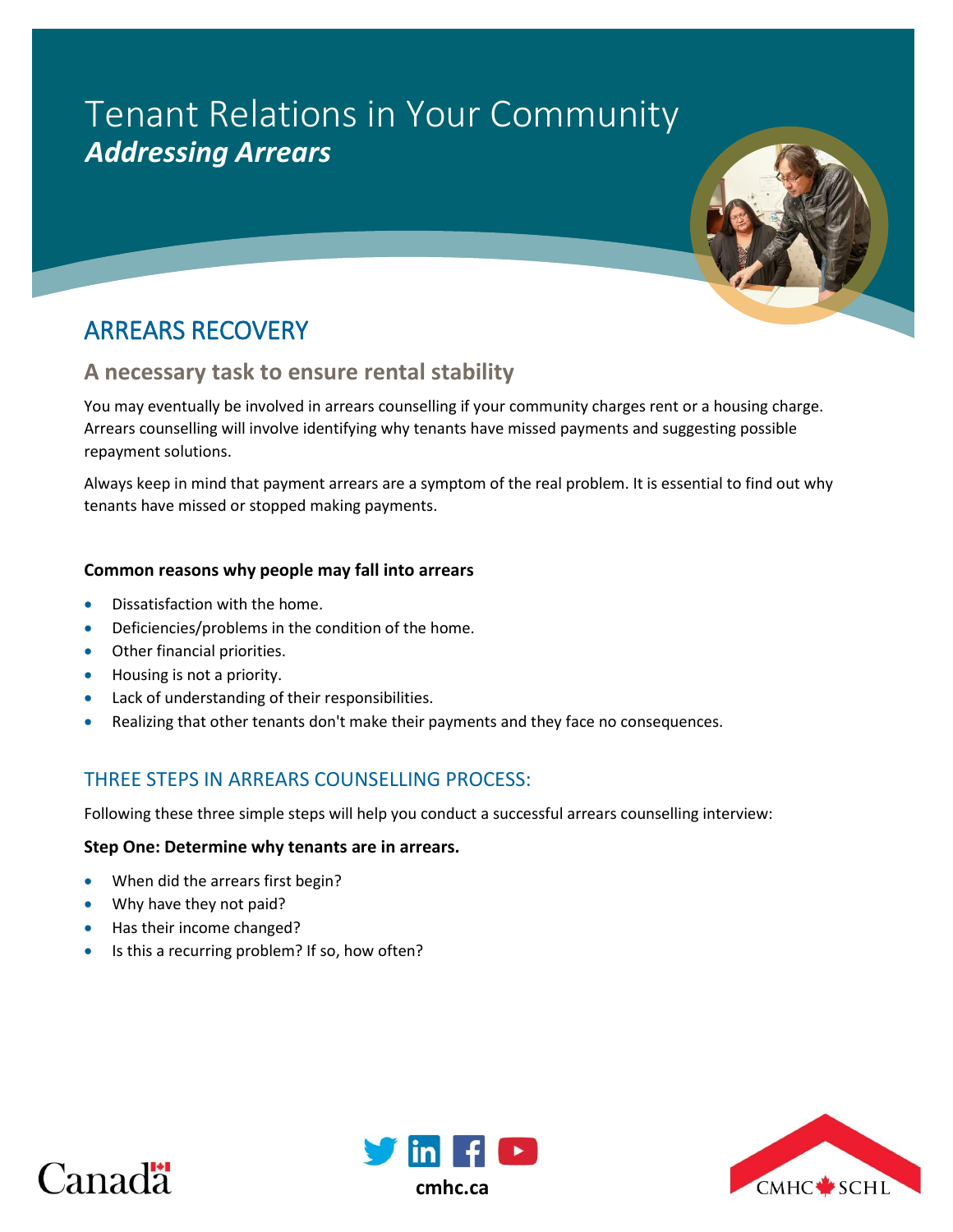**Step Two: Assist tenants in developing a realistic repayment schedule.**

You can offer to provide basic financial counselling to develop a spending plan or refer tenants to professional debt or financial counselling services.

If tenants have stopped paying because of deficiencies in the home and not because of financial reasons, ensure the deficiencies are addressed, through repairs, replacement, or other solutions.

Review with tenants the importance of making their payments and emphasize the consequences of non-payment.

# **Step Three: Following -up**

 As with all types of counselling, arrears counselling requires you to plan and do a follow-up. Keep copies of written agreements or a summary of verbal agreement in the tenant's file. Review the account to verify that payment has been made.

Occasionally, you may be required to provide basic financial counselling to tenants in arrears or to people who want to gain greater control over their money. In those situations, you may want to help them develop a spending plan, or budget.

*A checklist of all key elements in the arrears counselling process is provided on the next page.* 

**For more information on this and other housing management topics, be sure to contact your CMHC Specialist.** 

# CONTACT INFORMATION

Name Email Phone

 $2$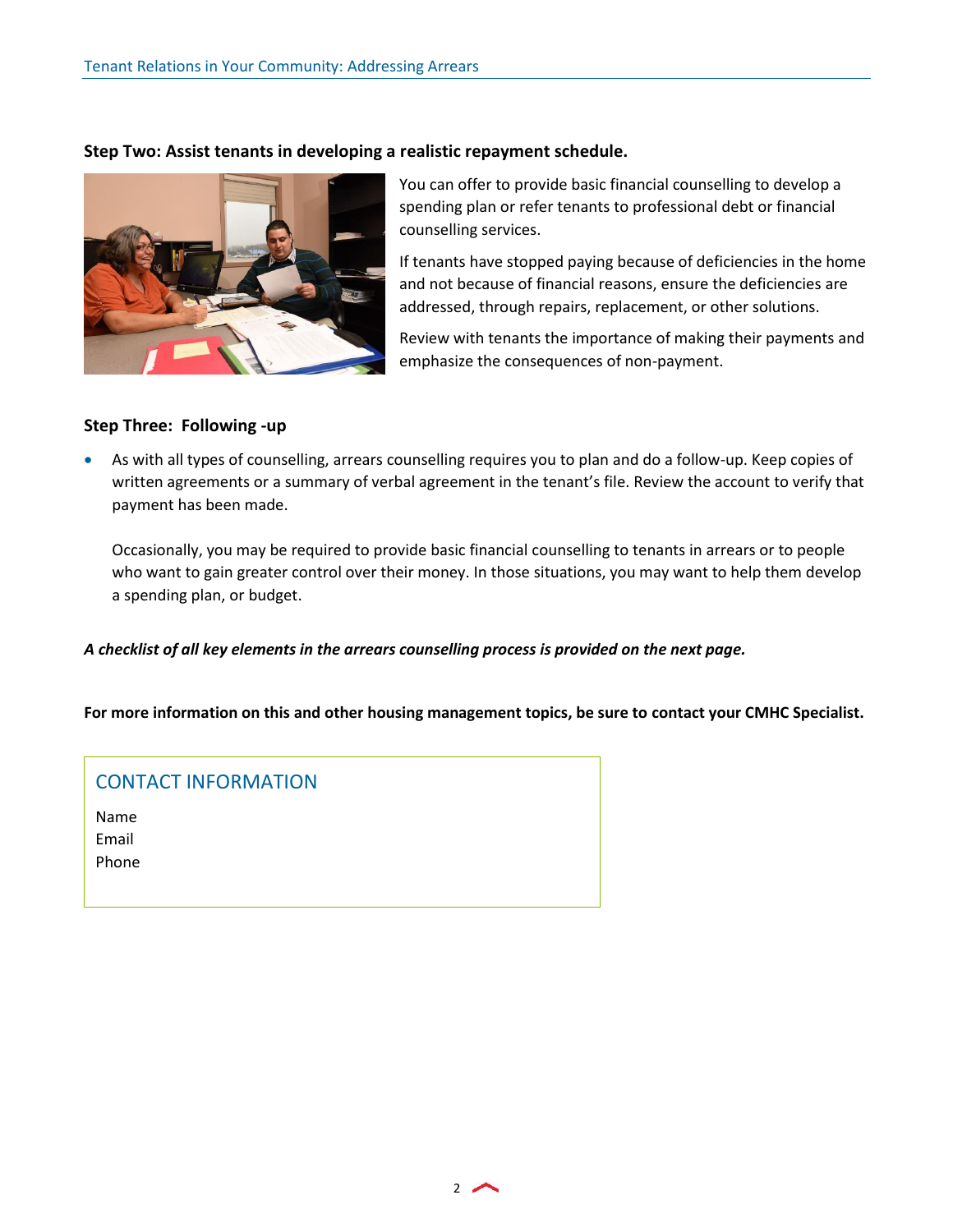# ARREARS COUNSELLING CHECKLIST

#### **Before communicating with the tenant** ✓

- 1. Review file for payment history and confirm the following:
	- **Expected amount of monthly payments**  $\Box$
	- Payment patterns related to the account  $\Box$
	- Date of payment review  $\Box$
	- Total amount in arrears □
- 2. Communicate with the tenant:
	- Contact by phone, if possible  $\Box$
	- Contact by sending a first letter  $\Box$
	- Send a second, or reminder, letter, if needed □
	- Agree on repayment plan if possible □
	- Arrange for arrears visit  $\Box$

# **Visiting the tenant** ✓

- 1. Explain the purpose of the visit:
	- $\blacksquare$  Identify and discuss the cause of arrears  $\square$
	- Confirm source and amount of income  $\Box$
	- Conduct income review, if required  $\Box$
- 2. Complete financial review or spending plan:
	- **Discuss possible repayment options**  $\Box$
	- **Agree mutually on repayment decision**  $\Box$
	- **■** Develop written action plan and leave copy with tenant  $\Box$
	- **■** Reinforce repayment agreement according to the lease  $\Box$
	- **Recommend financial counselling, if necessary**  $\Box$
	- **■** Explain consequences of non-repayment  $\Box$
- 3. Provide tenant with contact telephone numbers:
	- Discuss other counselling issues, if required  $\Box$

#### **Post-visit check √**

- Amend tenant's file, if required □
- $\blacksquare$  Add copy of action plan to file  $\square$
- Confirm decision with supervisor, if required  $\Box$
- Send copy of action plan to tenant if not provided at visit  $\Box$
- Establish a follow-up routine □
- Follow up with professional counselling services, if applicable  $\Box$

3